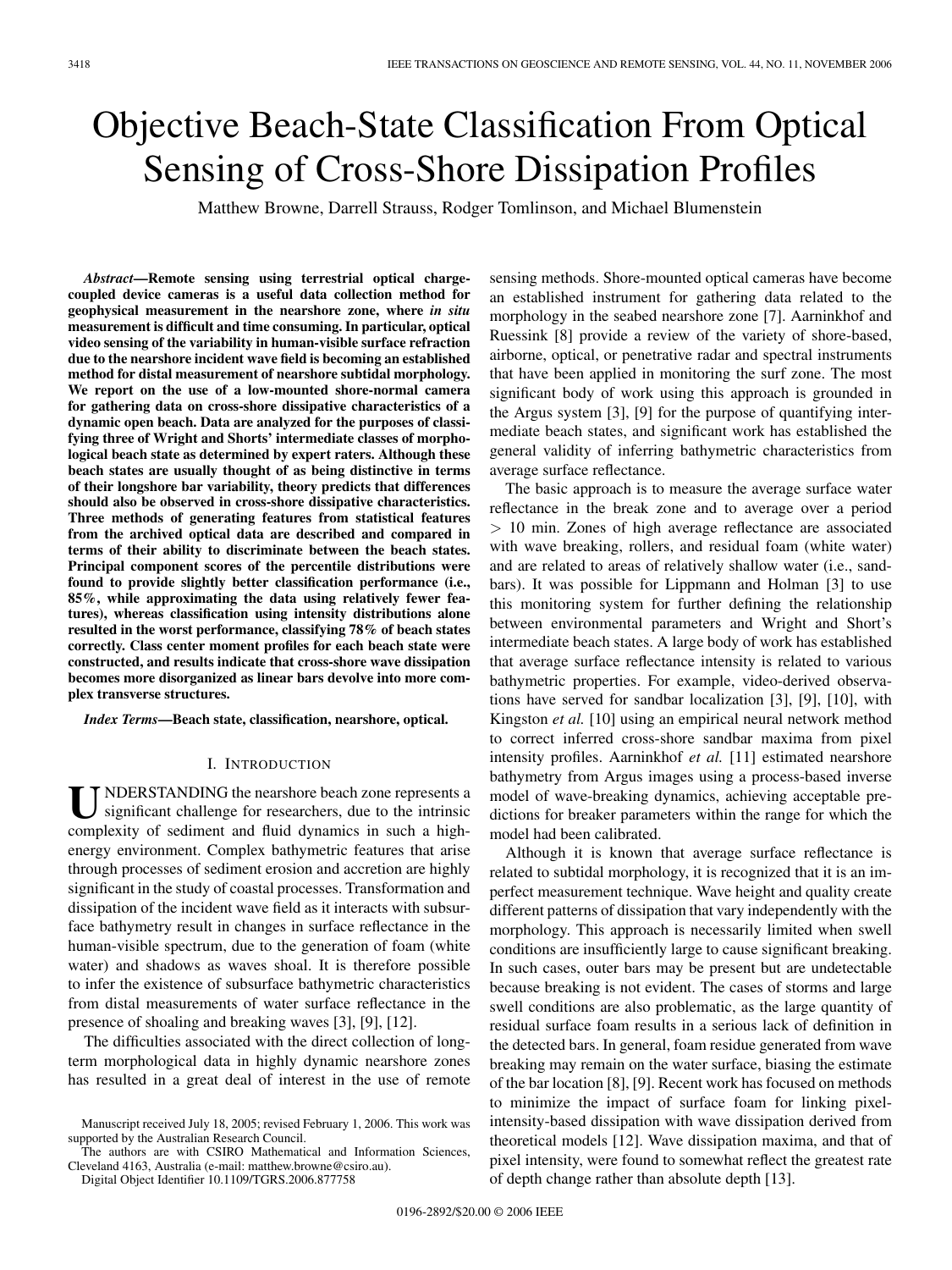

Fig. 1. Wright and Short intermediate beach states commonly observed at Narrowneck beach. (Left) Cross-shore and longshore theoretical dynamics and (right) Corresponding longshore Argus images from representative days in the survey period. The intermediate states of interest are LBT, RBB, and TBR. The Argus images were used as a basis for human expert judgement of beach state.



Fig. 2. Example of a cross-shore intensity timestack from the Narrowneck camera. The diagonal patterns represent individual waves propagating onshore. Note that different cross-shore locations (horizontal slices) are characterized by a particular combination of shoaling, breaking, and persistent white-water effects.

A major application of the time-averaged surface reflectance sensing method has been in the validation of dynamic models of beach evolution. The classification of individual beach states most often follows Wright and Short's approach [1]–[3] (Fig. 1), which is based on variations in the underwater geophysical morphology. Derived from a long-term data set of beach surveys, the scheme involves a range of six observed states varying from dissipative, through intermediate, to reflective. Wright and Short's categorical scheme incorporates predictions regarding the sequential progression of beach states under various swell conditions and involves descriptions of both the longshore and cross-shore variabilities in morphology. Thus, the model attempts to describe qualitatively the evolution of nearshore morphological features in terms of their scale and shape in response to environmental energy input over time, mainly in the form of incident waves [3]–[6]. Accurate estimation of beach state, either by remote sensing or by *in situ* human experts (e.g., lifeguards), is an oft-performed and essential task for determining public safety for beach use and in estimating beach health for planning nourishment programs.

The present study makes the proposition that higher order statistics (i.e., variance, skewness, and kurtosis) of surface reflectance may better capture the total range of wave dissipation/ transformation behavior and therefore provide more information regarding the underlying morphology. Fig. 2 provides a useful "timestack" representation of cross-shore wave dissipation over time. The progress of individual waves may be observed as each progresses through the stages of shoaling and breaking at the main sandbar (approximately 60 m offshore). If horizontal cross-shore slices are considered, it is clear that different cross-shore locations correspond to different patterns of surface reflectance over time. For example, wave shoaling around 90–110 m offshore results in a steeper wave face and creates shadows, leading to darker registered pixel values [14]. Inasmuch as large waves occur only intermittently, this would be characterized by a degree of skewness in the crossshore reflectance measure. In the main breaking zone (60–80 m offshore), high variance in the reflectance values would be observed. The empirical work presented in subsequent sections involves characterizing the cross-shore dissipation/ transformation profile in a manner that incorporates higher order/non-Gaussian characteristics and examining the relationship of this fingerprint to beach state.

As well as predicting differences in longshore bar variability across the three categories, Wright and Short's model makes predictions regarding the form of cross-shore dissipation profile that ought to be observed. Thus, with reference to Fig. 1, the model predicts that the longshore bar and trough (LBT) state will be characterized by a well-defined bar formation and a deep trough to shoreward. This would be expected to generate wave transformation and dissipation activity well localized with respect to cross-shore position. The rhythmic bar and beach (RBB) state, with a more shallow trough and more poorly defined bar, should lead to a less organized dissipation activity and rollers traversing a greater extent of the zone shoreward of the bar. Finally, the transverse bar and rip (TBR) state, with the least degree of bar definition and an almost flat profile in the break zone, should generate a mixture of spilling and plunging waves over the entire extent of the dissipation zone.

A significant shortcoming of many of the previous studies in this area is that they have relied on subjective identification of beach states [15]. Lippmann and Holman [3] relied on a large number (i.e., nine) of expert raters in an attempt to remove this subjectivity, whereas Wright *et al.* [6] and, more recently, Ranasinghe *et al.* [15] are the only studies that report a statistical discrimination between beach states. The most encouraging result reported was that of a 90% agreement between visual classification and discriminate model predictions, using a measure of longshore bar variability as a predictor [15]. Objective discrimination of beach state is an important component of computational systems for monitoring the nearshore zone [16].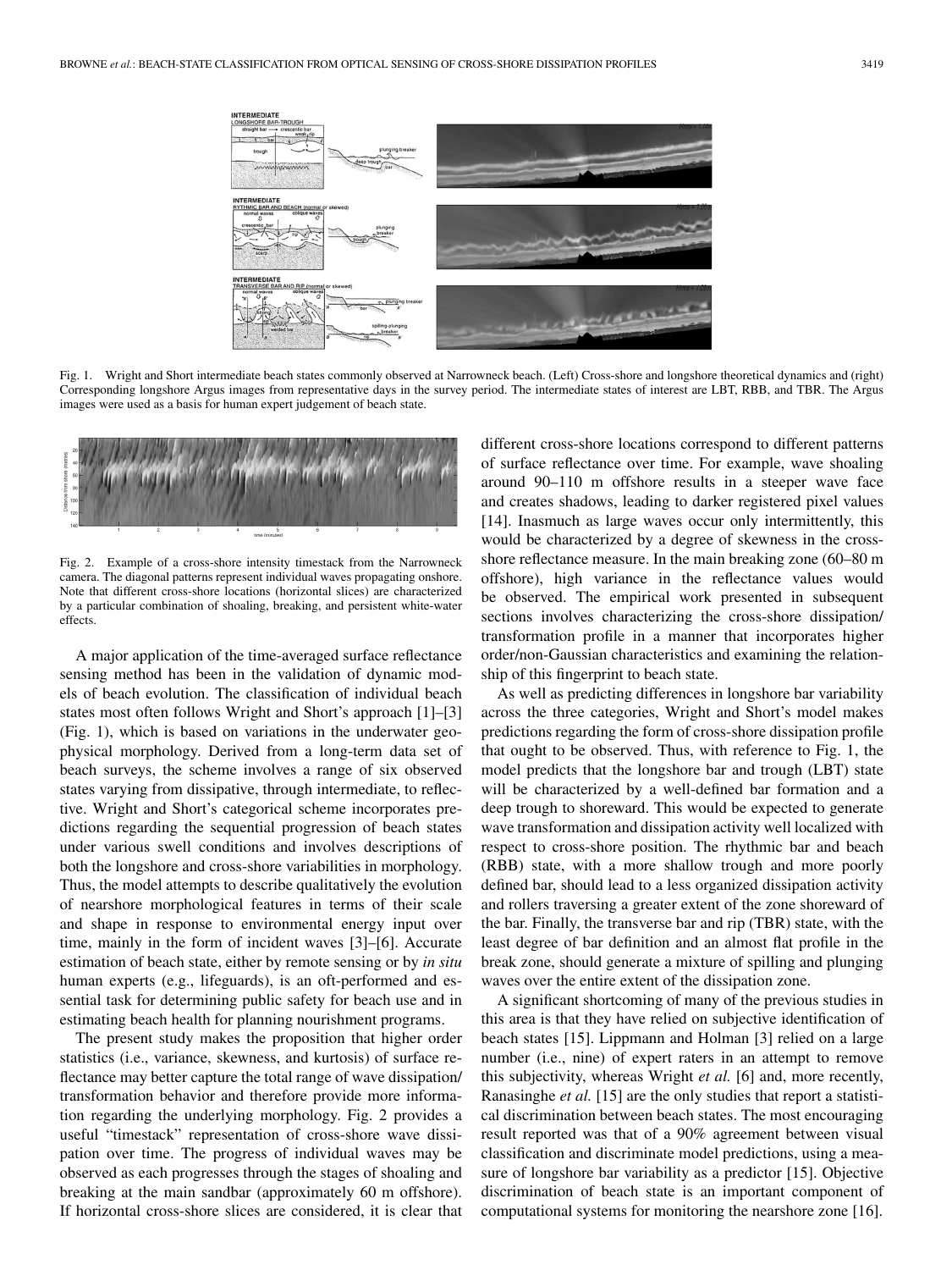Fig. 3. Study site at Narrowneck beach at the Gold Coast, Australia.

In this work, we propose the use of more sophisticated representations of variability in cross-shore surface reflectance as an alternative to the conventional approach of using the average reflectance. We evaluate the effectiveness of this extra information in terms of classification of beach state in terms of Wright and Short's model (Fig. 1).

# II. DATA

Data were collected from a shore-normal low-angle camera. Although this does not provide a complete longshore perspective, this view angle is conducive to examination of variations in cross-shore bar morphology in the surf zone. It has added advantages in that it is portable, cost effective, and does not require the use of a special high-altitude mounting site.

Video data were collected from Narrowneck beach (see Fig. 3), located north of Surfers Paradise at the northern end of the Gold Coast, Queensland. Narrowneck beach has been studied particularly intensively in recent years because it is the site of an artificial reef constructed by the local government authorities.

Median sediment size at Narrowneck is 0.2–0.22 mm [17]. The tidal range is classed as microtidal, and tidal amplitudes vary up to 2.1 m with a mean range of 1 m. Sand is generally transported within a 15-m depth of water with the limit of offshore and onshore transport being 22 and 30 m, respectively. Seabed profiles obtained during bathymetric surveys prior to construction of Narrowneck reef show a steep beach face and either: 1) a nearly horizontal beach platform or channel merging with an offshore bar or 2) a well-developed channel and bar system. The profile is nearly linear further offshore with a gradient of approximately 1 : 50. There is usually only one or two breakpoint longshore bars, but their cross-shore position varies considerably [18].

Average deep-water wave heights generally range from 0.8 to 1.4 m with periods of 7–9 s [19]. Extreme events such as cyclones can produce offshore wave heights up to 14 m and wave periods up to 18 s [20]. Typically, although waves over 1.5 m will result in the formation of a storm bar along Gold Coast beaches, the reflective extreme of the Wright and Short [2] beach-state model is seldom observed.

A fixed remote digital video camera was installed at a height of approximately 15 m above the high-tide mark and 30 m south of the southernmost point of the artificial reef, with an orientation due east and a downward angle of approximately 10◦. The optical sensor used red, blue, and green (RBG) filters in the standard visual range, and these bands were averaged to create a monochrome representation of total reflectance in the visible spectrum. Digital video recordings are made and archived on the hour in daylight hours for the duration of 10 min and with a pixel resolution of  $240 \times 320$ , sampled at 2 Hz, with a median geographical resolution of 0.92 m. Video data began archiving in December 2004, and the current report describes analysis of data gathered up to March 2005. After discarding video records due to salt accretion on the camera lens, bad weather, and low lighting conditions, 284 records were available for analysis.

A cross-shore section in the center of the visual field was extracted from each 10-min video record and rectified to as to be linearly scaled in the cross-shore direction. A spatial resolution of 1 m was settled upon, and the index to the cross-shore location was determined from the mean high-tide water level. The cross-shore transect was sampled from 1 to 140 m from this point and recorded for 1200 time samples  $(2 \text{ Hz} \times 60 \text{ s} \times 10 \text{ min})$ . Each record thus comprises a 1200  $\times$ 140 two-dimensional (2-D) timestack *I*(*t, m*) of intensities *I* at each relative time instant *t* and cross-shore location *m*. Each record was histogram equalized to include an approximately equal distribution of reflectance intensities over the domain (*t, m*). This was found to be helpful in standardizing records over varying light conditions and emphasizes the "relative" reflectance at each location  $(t, m)$  for subsequent feature extraction. Fig. 4 (left) shows an example of a histogram-normalized record.

Corresponding Argus images of Narrowneck beach for each of the days recorded were scrutinized by three human experts and were classified as to belonging to one of the three intermediate Wright and Short beach states. This entailed that manual classification of the records was performed using the highaltitude time-averaged images generated by the Argus system as a reference rather than the video gathered in the present study. Thus, the data used as the source for predictor (independent) and target predicted (dependent) variables were from independent sources. Inasmuch as Argus images provide a clear view of bar contours in the longshore, the degree of observed longshore variability observed by the expert rater was the main criteria for state classification. The video data collected in this study provided a high-resolution cross-shore section with information on the cross-shore dissipation profile rather than longshore variability. Thus, one of the issues addressed concerns whether or not it is possible to determine the intermediate state of the beach solely from the cross-shore dissipative wave behavior. The average interrater agreement was 88%, which is high relative to degrees of human interrater agreement reported in previous studies of beach-state classification. A beach-state classification consensus was generated by a majority voting system, whereby the final class was determined by the majority classification

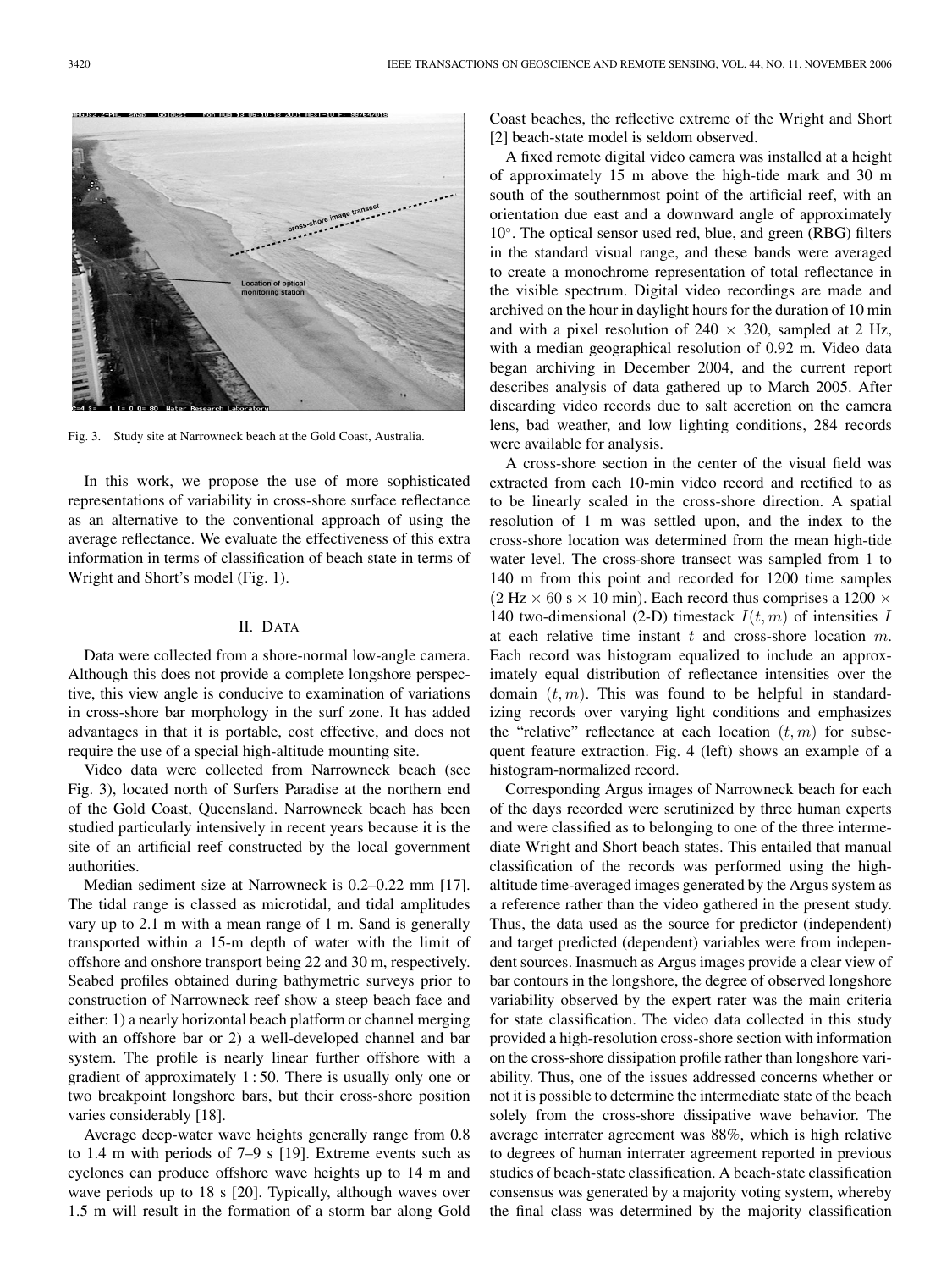

Fig. 4. (Left) Histogram-equalized timestack may be transformed via (center) sorting or (right) calculation of moments, both operations performed with respect to rows. In doing so, time information is discarded, but the overall variability of the intensity over time is retained.

where there was a 2 : 1 ratio between the expert judgements. The issue of a 1 : 1 : 1 expert rater split did not arise.

# III. ANALYSIS

The data preprocessing and analysis stages are summarized as follows:

- 1) rejection of poor-quality records and expert classification (described in Section II);
- 2) generation of shore-normal, rectified, and histogramequalized transect slices and creation of cross-shore timestack records (Section II);
- 3) transformation to three candidate cross-shore dissipation profile representations of the statistical distribution, in increasing order of quantity of information retained, i.e., intensities, moments, and sorted intensities (described below);
- 4) dimensionality reduction to create a small number of input features, using principal components analysis (PCA) (below);
- 5) classification of three classes using linear discriminant analysis (LDA) (below).

The total data set  $I^k(t, m)$  ( $k = 1, \ldots, 284$ ) was transformed to three different forms of representation before subsequent dimensionality reduction and inclusion in an LDA. The term "distribution" in this paper is used through to refer to the statistical pattern of intensity observations over time. One goals of this paper is to compare several methods of representing the statistical distribution of intensities. Each of the following representations of the cross-shore intensity distribution were tested.

*Average intensities:* The standard method of averaging pixel intensities over *t*, implemented to serve as a baseline comparison case for the other methods. There are 140 element description ( $1 \times 140$  cross-shore positions). This feature representation of the dissipation activity corresponds to an average of the rows of  $I^k(t, m)$ . In the example provided in Fig. 4, this corresponds to the solid line in the right-hand side subplot. The peak around 70 m from the shore indicates the location of the main break zone associated with the linear bar.

*Distribution moments:* This represents an extension of the average intensity profile to include higher moments; variance, skewness, and kurtosis are calculated with respect to *t*: 560 element description (4 distribution moments  $\times$  140 cross-shore positions). This feature representation of the dissipation activity corresponds to the calculation of higher moments of the inten-

sities in each of the rows of  $I^k(t, m)$ . In the example provided in Fig. 4, these data correspond to the solid, dashed, and dotted lines in the right-hand side subplot. The peak in the variance plot around 80 m from the shore indicates the location that most peaks shoal and break, generating a mixture of intermittent dark shadows and light white water.

*Intensity percentiles:* The most complete representation of the distribution of optical intensities over time: sorting  $I^k(t, m)$ with respect to *t*. For each cross-shore position, intensity values measured over time are sorted (thus discarding timeorder information). This is equivalent to an inverse cumulative probability distribution. The sorting procedure discards timeorder information but loses no other information regarding the statistical distribution of intensities over time and is therefore the most complete descriptor of stochastic distribution of the data. This "intensity percentile" representation involved the creation of down-sampled 2-D feature map of  $I^k(t, m)$ : 1400 element description (20 percentiles  $\times$  70 cross-shore positions, percentiles and cross-shore pixels sampled at a lower rate to maintain reasonable data size). In the example provided in Fig. 4, these data correspond to the center subplot. The sorted rows are essentially inverse empirical probability distribution functions, retaining all statistical information without assuming a Gaussian distribution.

Dimensionality reduction was necessary to reduce each individual video record to a feature vector that provided suitable input to a statistical classifier system. The method of linear  $PCA<sup>1</sup>$ has long been employed as a method of concisely describing cross-shore bathymetry surveys [21]–[23] and is a standard procedure for dimensionality reduction  $[24]$ .<sup>2</sup> There are many possible extensions of simple linear PCA,<sup>3</sup> and nonlinear and

<sup>1</sup>Also described as empirical orthogonal functions (EOF) or independent components analysis (ICA) in the literature.

 ${}^{2}$ By determining the principal eigenvalues of the correlation matrix of a data set, PCA may be used for feature extraction and dimensionality reduction. Projection of the original data onto the eigenfunctions results in scores formed by an orthogonal rotation of the original axes to align with the principal axes of variation (eigenfunctions). At any reduction in dimensionality (discarding axes that describe proportionally little variance), PCA scores may be said to be an optimal description of the original data in a linear orthogonal least squares sense. Dommenget and Latif [25] note that the shape of PCA eigenfunctions is strongly determined by the orthogonality constraint, and hasty visual interpretation is inadvisable.

<sup>3</sup>By relaxing the conditions of linearity or orthogonality, or substituting some other (i.e., curved or circular) geometric coordinate system for that of straight lines, or performing PCA on local regions of a coordinate space, or by some combination of the above.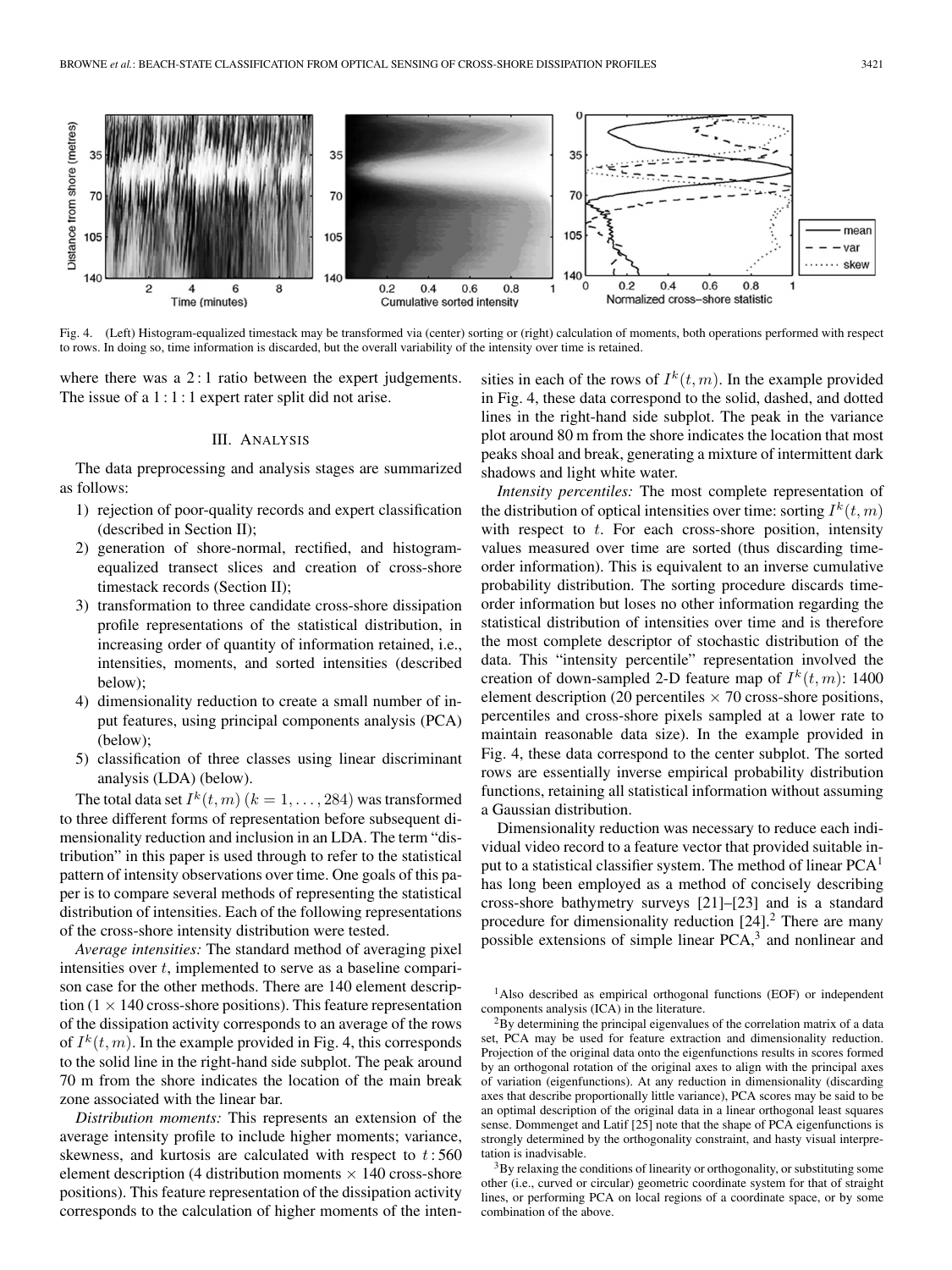

Fig. 5. First nine principal components of two cross-shore dissipation representations, with cumulative explained variance. In the example given in Fig. 4, these basis functions were used to transform the sorted cross-shore intensity values on the center and right subplots to obtain a low-dimensional feature vector. Note that the axes are reversed. (a) Solid, dashed, and dotted lines indicate principal components for mean, variance, and skewness, respectively (kurtosis curve omitted for clarity). (b) PCA-derived 2-D percentile/order versus distance-from-shore image of the principal components for the percentile (sorted) intensity basis functions.

complex variants have been reported to produce more efficient state descriptors of nearshore bathymetry in circumstances where the underlying dynamic structure is nonlinear or periodic



Fig. 6. Dynamics of wave transformation and dissipation for variable swell in the short term leads to complex effects on the observed pixel distributions.

[23]. Before applying more sophisticated forms of PCA, a good practical approach seems to be to apply more sophisticated variants if, upon inspection, there appears to be residual nonlinear structure in the scatter plots of the derived scores.

Fig. 5(a) shows the first nine principal components identified for the cross-shore moment profiles. Fig. 5(b) illustrates the derived principal components of the percentile matrices as 2-D images. Note that in each of these plots, the cross-shore location denoted on the *x* axis runs from seaward (left) to shoreward (right). In Fig. 5(a), it should be emphasized that the derived components represent the joint moments of the distribution. Thus, correlations between moments at particular cross-shore positions may be considered by the PCA algorithm. Similarly, in Fig. 5(b), the principal components may take into account regularities between different percentile/cross-shore locations.

Examination of Fig. 5(a) reveals that the peaks of each of the moment curves generally proceed from higher to lower, as one moves shoreward. For example, a typical sequence is a peak skew value to seaward, followed by a peak variance value, which in turn precedes the peak mean value. We explain this as a consequence of the dynamics of wave dissipation and short-term variability of swell size and water level (e.g., due to infragravity waves). As Fig. 6 illustrates using three example break progressions, normal variability in swell and water level will lead to variability in the observed breaking dynamics. For example, a larger swell that approaches the shore during the trough of an infragravity wave will shoal and break at a shallower depth. Thus, for a given static bathymetry, and at any particular distance from the shore, there is some variability as to what stage of transformation/dissipation the waves will be in. Next, due to the intermittent nature of wave groups (we observe that over a period of time, a pixel value is perturbed only about 10% of the time), the effect of swell on an observed baseline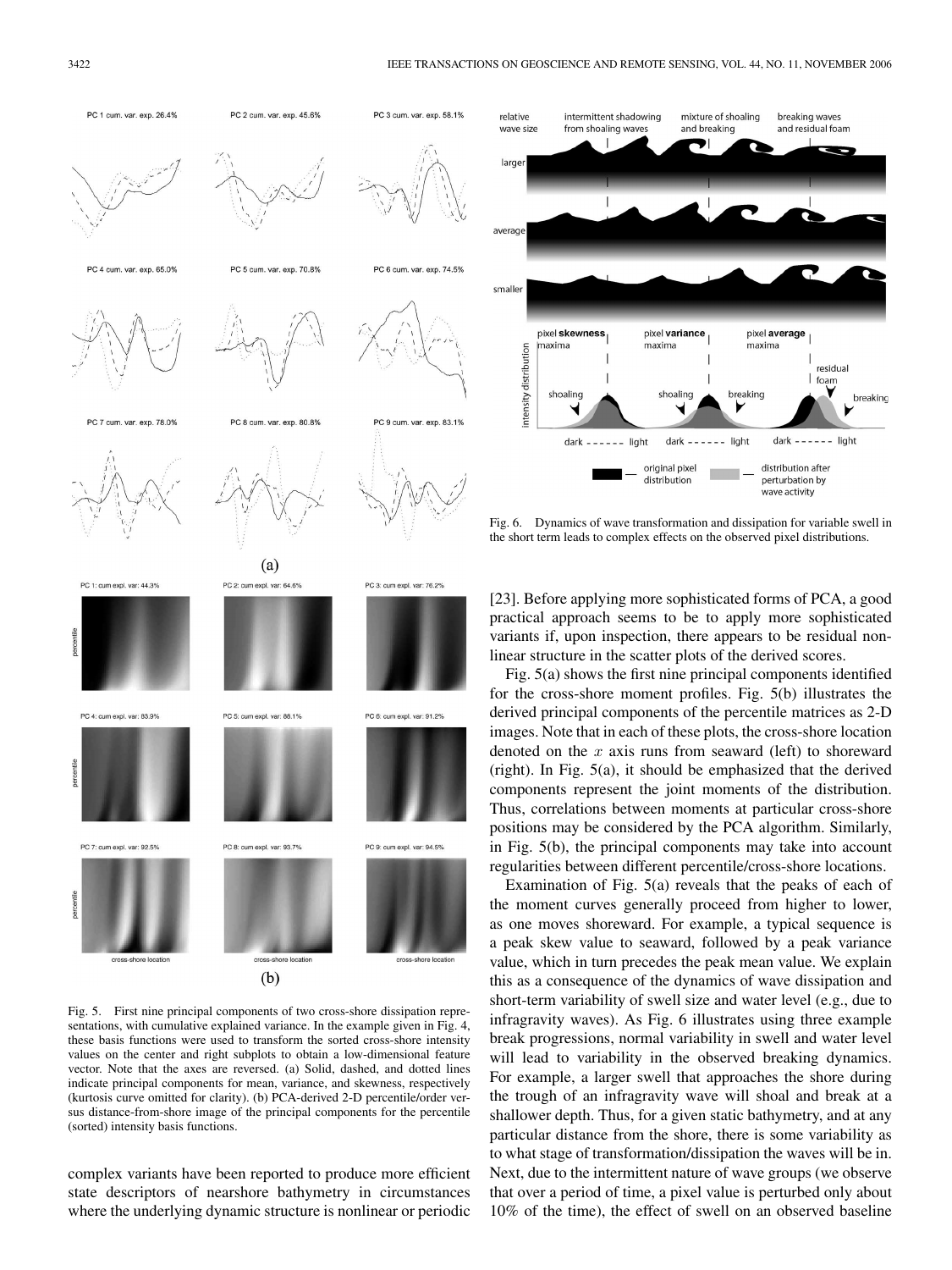

Fig. 7. Comparison of classification rates of logistic regression using PCA of pixel percentiles (sorted values) and distribution moments (mean, variance, etc.) using 1–16 principal components.

pixel distribution (i.e., what is observed in the remaining 90% of the time) would not be expected to be a simple shifting of the mean. A more accurate view would be that wave activity produces a mixture of Gaussian distributions, with a "waveperturbed" pixel distribution overlying the base probabilities of observing particular intensity values. An exception to this rule is the existence of persistent white-water foam, which is an indirect outcome of wave breaking and may be expected to partially or completely replace the base distribution itself. Finally, waves produce different effects on the observed pixel value at different stages in transformation/dissipation progression; darker values are observed during shoaling, whereas lighter values are observed after breaking. As Fig. 6 illustrates, the expected combined result of these interacting effects agrees with that observed experimentally on waves breaking on a typical bar formation: a perturbation of the observed pixel distribution that is dominated, in order, by skewness, variance, and mean, as one moves shoreward.

In Fig. 5(b), a subtle diagonal shoreward curve may be observed on many of the basis functions, there being a diagonal relationship between low percentiles and the higher percentiles at a slightly more shoreward location. This phenomenon may be explained once it is recognized that the distribution of wave heights is itself Gaussian: The shoaling–breaking progression of relatively infrequent large waves (represented in the lower percentiles) breaks further out to sea, skewing the morphology of the basis functions in Fig. 5(b) to the left. Overall, there is a dependence across statistics and cross-shore position, due to the physical behavior in the system. For example, high variability at one cross-shore location (due to a mixture of peaking and breaking) is physically related to a higher mean at another slightly more shoreward cross-shore location (as the same waves break or create swash). The fact that there exists an interaction between percentile and cross-shore location somewhat supports the use of the combined matrix representation, as the linearly redundant information may be approximated more efficiently by combined (percentile, cross-shore position) eigenfunctions.

#### IV. RESULTS

Logistic LDA, which implements a linear discriminant function suitable for categorical output [24], [26], was implemented for classifying beach state. LDA is a straightforward linear classification technique closely related to linear regression. Linear decision boundaries were determined between each of the states using the reduced dimension feature vector generated by projection of the optical intensity representations onto the basis functions derived by the PCA procedure. The target for the classifier was the human-expert-determined classes, namely LBT, RBB, and TBR.

As described in the previous section, PCA was applied to three approaches representing the gathered optical intensity data: referred to as "average intensities," "moments," and "sorted intensities." It should be recalled that because the moments method incorporates mean intensities (along with variance, skewness, and kurtosis), the information contained in the average representation is a subset of this representation. Preliminary analysis found that the average intensities representation resulted in a peak classification performance of 61%, significantly less than the other approaches. With this in mind, the results presented below focus on the other two more comprehensive descriptors of the cross-shore dissipation profile.

Fig. 7 compares classification rates on the validation set for the cross-shore percentile method and the moments method. Performance under the null hypothesis condition (that the classifier performs no better than chance) for such a three-class classification task would be 33.3%. The 284 video records were divided ten times into 90% training and 10% test sets, each time reserving a different portion of the data for testing in a rotating design.

Using a feature vector generated from the percentile representation results in the best classification performance, of 83% on the validation subset using the first ten principal component scores as input. As more than ten components are included, the classification rate begins to decline due to overfitting and subsequent lack of generalization of the model. From Fig. 7, it may be seen that the discriminate performance of the classifier using a feature vector based on the normalized cross-shore moments rises more slowly than the percentile approach as the number of feature inputs are increased. This result is consistent with the fact that the sorting approach to representing distributions of intensities retains more information than the moment approach.

The resulting classification performance on the test sets using ten principal components are presented in Table I, which shows the confusion matrix for the classifiers between the three beach states. As mentioned in Section II, the average interrater agreement between the human experts was 88%. Thus, the observed performance of the automatic classifier (at 83%) was quite close to the level of agreement between the human experts.

Fig. 8 plots the first three rectified moment profiles of the class centers of each of the three intermediate beach states. Some interpretation of the derived profiles with respect to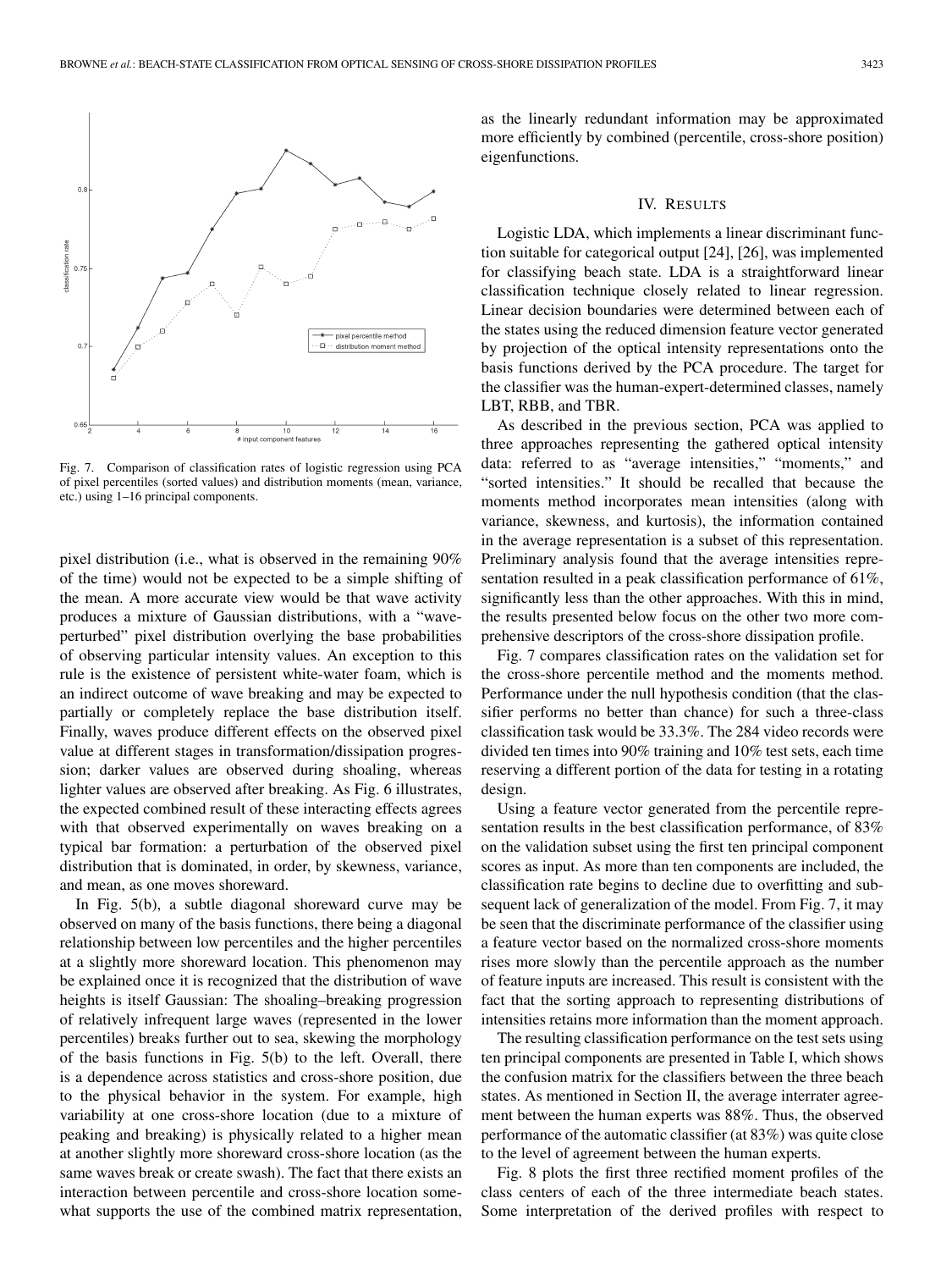TABLE I

LDA CLASSIFICATION RATES WITH TEN PRINCIPAL COMPONENTS OF CROSS-SHORE PERCENTILES

|        |                                 | Predicted              |                         |                    |                        |                         |                    |
|--------|---------------------------------|------------------------|-------------------------|--------------------|------------------------|-------------------------|--------------------|
|        |                                 | Percentile             |                         |                    | Intensity              |                         |                    |
|        |                                 | LBT                    | <b>RBB</b>              | TBR                | LBT                    | <b>RBB</b>              | TBR                |
| Actual | LBT<br><b>RBB</b><br><b>TBR</b> | 87.18<br>15.27<br>2.78 | 12.82<br>83.21<br>13.89 | 0<br>1.53<br>83.33 | 81.20<br>21.37<br>8.33 | 18.80<br>76.34<br>13.89 | 0<br>2.29<br>77.78 |
| $n =$  |                                 | 117                    | 131                     | 36                 | 117                    | 131                     | 36                 |

Wright and Short's description of the beach states is noted in the figure.

### V. CONCLUSION

Despite the fact that video-based sensing of the nearshore zone is fast becoming the standard data gathering technique in coastal processes research, there has been relatively little attention paid to developing automatic and objective methods of quantification and classification. The classification rates achieved in this study were encouraging and on a par with the degree of agreement between human raters. This degree of reliability helps demonstrate the feasibility of objective determination of beach state from low-mounted video sensors and supports the predictions of Wright and Short's model in terms of differences between the cross-shore dissipative profiles of the three states.

As expected, the most complete method of extracting the parameters of a distribution, i.e., the percentile position representation, achieved better classification rates than either the intensity or moment representations, although utilizing fewer extracted features to do so. Naturally, the modest sample size and the relative differences in performance do not permit strong conclusions to be drawn regarding the merits of the three feature extraction methods tested. However, the relative strength of the percentile approach is consistent with our assumptions that the cross-shore intensity distribution at a particular cross-shore location will not necessarily be well described by a single Gaussian distribution. Also, the intensity distributions consist of subdistributional elements correlated with elements at other cross-shore locations. This is evidenced in Fig. 5(b) in the small but significant degree of curved diagonal features in the derived components. Thus, intensity values, and also higher moments, would not be expected to be the most efficient method of describing this form of data. The percentile method, because it makes no assumptions regarding the underlying shape of the pixel intensity distribution, appears to be more efficient at representing the observed activity. However, the disadvantage of this approach is that components extracted from the distributions are less interpretable. Thus, for the purposes of illustrating graphically the differences between the beach states in Fig. 8, scaled and rectified moment profiles are more suitable for discussion.

The results provide another source of support for the validity of Wright and Short's categories of beach state, at least in terms of the distinction between the intermediate states. Human perception, even that of experts with scientific training, is well



Fig. 8. Moment profiles (mean, standard deviation, and variance with respect to the number of meters from the shore) of the derived class centers of the three beach states. Comments specify the features that appeared to represent a significant basis for the discriminate function.

known for its susceptibility to bias and systematic error, and objective methods for quantification of video data have long been recognized as desirable in the marine geophysics community [9]. Thus, a high degree of consistency between human and machine classifiers supports the beach-state classification scheme, which hitherto has been mainly supported by data derived from human observations. The derived rectified class centers of the three beach states shown in Fig. 8 display decreasing linear dependence on cross-shore position and less well defined bar and trough formation, as beach state evolves from the LBT class to more complex bar formations. Also observed was a decreasing degree of coherence between the various moments, indicating that the classic skew–variance–mean maxima progression breaks down as beach state devolves from a simple bar–trough formation to more complex transverse structures.

The feature extraction approach pursued in this paper has been variously described as assumption free or "data driven" the point being that rather than specifying the features of interest, the domain of interest is specified (i.e., the cross-shore pixel intensity statistics), and an unsupervised approximation method (i.e., PCA) is used to derive features for classification. There are a number of advantages and disadvantages associated with this approach; on one hand, the derived features are almost certainly suboptimal, whereas, on the other hand, the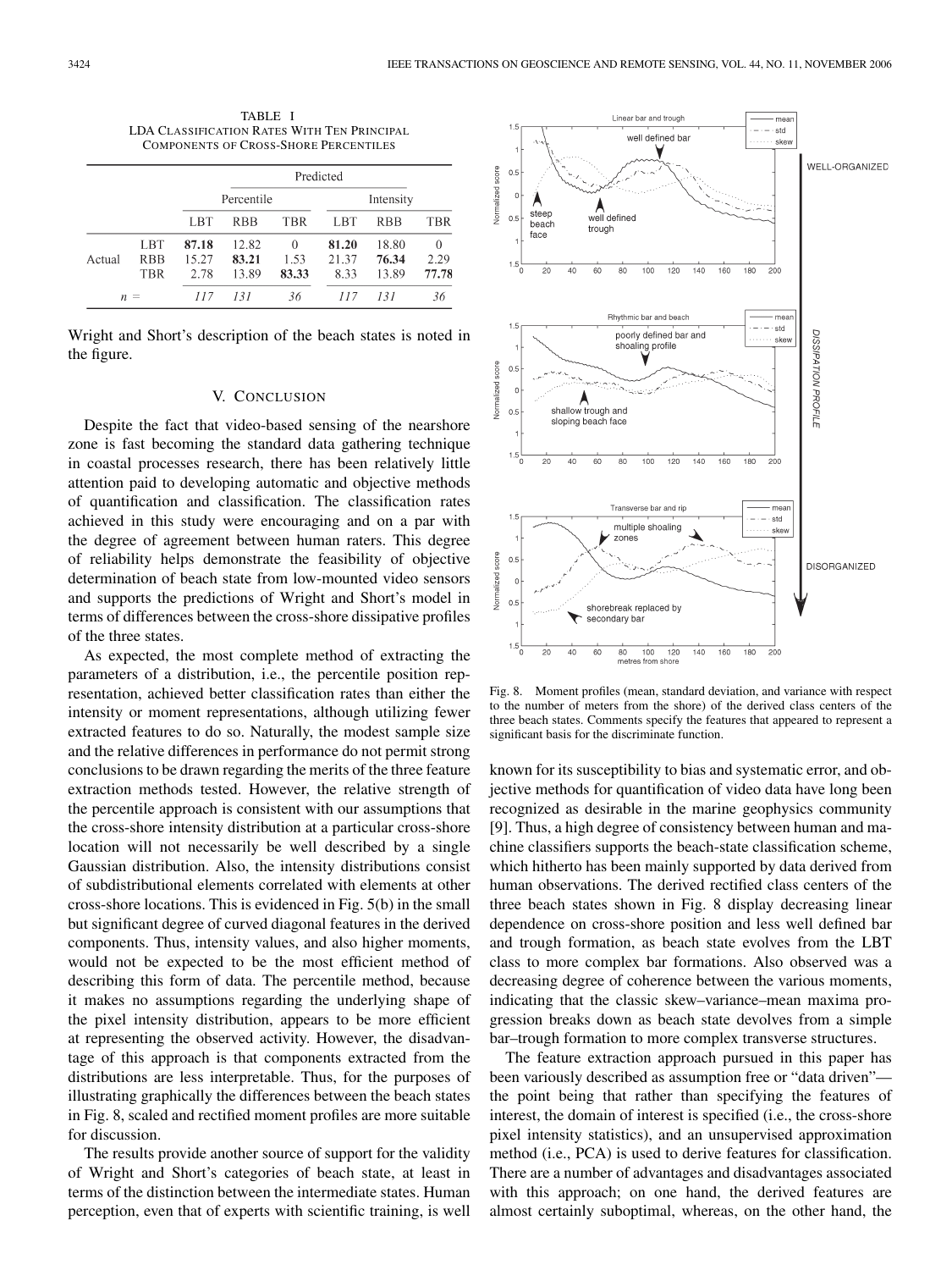blind variance maximization criterion can discover features difficult for an experimenter to define *a priori*. Perhaps the greatest disadvantage is the difficulty of interpreting the derived discriminate model, although this is mitigated by the fact that pixel intensity values themselves do not have a straightforward interpretation in terms of subtidal bathymetry [13]. It may be that future research should continue to concentrate on modeling the relationship between nearshore dissipation and bathymetry before attempting to directly estimate beach state.

Limitations and concerns notwithstanding, the classification rate achieved and the differences observed in the posthoc plots of the class centers indicate that there appears to be sufficient information contained in the cross-shore dissipation profile to discriminate intermediate beach states. The Wright and Short beach-state model, which has recently had support in terms of its predictions of longshore bar variability [15], has been supported in this study in terms of predictions regarding crossshore dissipation. With the development of an appropriate data processing methodology, low-mounted shore-normal cameras may have the potential to provide useful information regarding subtidal bathymetry and beach state.

## ACKNOWLEDGMENT

The authors would like to thank C. Lane of CoastalWatch for assistance in gathering data for this paper.

#### **REFERENCES**

- [1] L. D. Wright and A. D. Short, "Morphodynamics of beaches and surf zones in Australia," in *Handbook of Coastal Processes and Erosion*. Boca Raton, FL: CRC, 1983, pp. 35–64.
- [2] ——, "Morphodynamic variability of surf zones and beaches: A synthesis," *Mar. Geol.*, vol. 56, no. 1-4, pp. 93–118, Apr. 1984.
- [3] T. Lippmann and R. Holman, "The spatial and temporal variability of sand bar morphology," *J. Geophys. Res.*, vol. 95, no. C7, pp. 11 575–11 590, Jul. 1990.
- [4] J. Chappell and I. G. Eliot, "Surf-beach dynamics in time and space—An Australian case study, and elements of a predictive model," *Mar. Geol.*, vol. 32, no. 3–4, pp. 231–250, Jul. 1979.
- [5] L. D. Wright, A. D. Short, and M. O. Green, "Short term changes in the morphodynamic states of beaches and surf zones: An empirical predictive model," *Mar. Geol.*, vol. 62, no. 3–4, pp. 339–364, Jan. 1985.
- [6] L. D. Wright, A. D. Short, J. D. Boon, III, B. Hayden, S. Kimball, and J. H. List, "The morphodynamic effects of incident wave groupiness and tide range on an energetic beach," *Mar. Geol.*, vol. 74, no. 1–2, pp. 1–20, Jan. 1987.
- [7] K. T. Holland, R. A. Holman, T. C. Lippmann, J. Stanley, and N. Plant, "Practical use of video imagery in nearshore oceanographic field studies," *J. Ocean. Eng.*, vol. 22, no. 1, pp. 81–92, Jan. 1997.
- [8] S. Aarninkhof and B. Ruessink, "Video observations of wave breaking and the implication for wave decay modelling," in *Proc. Coastal Dyn. Conf.*, Lund, Sweden, 2001, pp. 979–988.
- [9] T. Lippman and R. Holman, "Quantification of sand bar morphology: A video technique based on wave dissipation," *J. Geophys. Res.*, vol. 94, no. C1, pp. 995–1011, Jan. 1989.
- [10] K. Kingston, B. Ruessink, I. van Enckevort, and M. Davidson, "Artificial neural network correction of remotely sensed sandbar location," *Mar. Geol.*, vol. 169, no. 1, pp. 137–160, Sep. 2000.
- [11] S. Aarninkhof, P. Janssen, and N. Plant, "Quantitative estimations of bar dynamics from video images," in *Proc. Coastal Dyn.*, Plymoth, U.K., 1997, pp. 365–374.
- [12] S. G. J. Aarninkhof and B. G. Ruessink, "Video observations and model predictions of depth-induced wave dissipation," *IEEE Trans. Geosci. Remote Sens.*, vol. 42, no. 11, pp. 2612–2622, Nov. 2004.
- [13] I. M. J. van Enckevort and B. G. Ruessink, "Video observations of nearshore bar behaviour. Part 1: Alongshore uniform variability," *Cont. Shelf Res.*, vol. 23, no. 5, pp. 501–512, Mar. 2003.
- [14] H. F. Stockdon and R. A. Holman, "Estimation of wave phase speed and nearshore bathymetry from video imagery," *J. Geophys. Res.*, vol. 105, no. C9, pp. 22 015–22 033, Sep. 2000.
- [15] R. Ranasinghe, G. Symonds, K. Black, and R. Holman, "Morphodynamics of intermediate beaches: A video imaging and numerical modelling study," *Coastal Eng.*, vol. 51, no. 7, pp. 629–655, Sep. 2004.
- [16] M. Browne, M. Blumenstein, R. Tomlinson, and C. Lane, "An intelligent system for remote monitoring and prediction of beach conditions," in *Proc. IASTED Int. Conf. Artif. Intell. and Appl.*, 2005, pp. 533–537.
- [17] Hyder Consulting, Patterson Britton & Partners and WBM Oceanics Australia, "Tweed River Entrance Sand Bypassing Project Permanent Bypassing System," NSW Dept. Land Water Conserv. Qld Dept. Environ, Tech. Rep., 1997.
- [18] J. A. Hutt, K. P. Black, and S. T. Mead, "Narrowneck reef. Report 1: Surf zone experiments. report prepared for GCCC by centre of excellence in coastal oceanography and marine geology," Univ. Waikato and NIWA, Hamilton, New Zealand, Tech. Rep. 1, 1998.
- [19] L. A. Jackson, "Coastal engineering works—Gold Coast beach replenishment report," Gold Coast City Council, Nerang, Australia, Tech. Rep. 152, 1992.
- [20] Environmental Services Division—Coastal Services, *Coastal Services Monitor Storm Event—March 2004*, Environ. Protection Agency, Queensland Gov. Tech. Rep., 2004.
- [21] C. Winant, D. Inman, and C. Nordstrom, "Description of seasonal beach changes using empirical eigenfunctions," *J. Geophys. Res.*, vol. 80, no. 15, pp. 1979–1986, 1975.
- [22] K. Wijnberg and J. Terwindt, "Extracting decadal morphological behaviour from high-resolution, long-term bathymetric surveys along the holland coast using eigenfunction analysis," *Mar. Geol.*, vol. 126, no. 126, pp. 301–330, 1995.
- [23] B. Ruessink, I. van Enckevort, and Y. Kuriyama, "Non-linear principal component analysis of nearshore bathymetry," *Mar. Geol.*, vol. 203, no. 1–2, pp. 185–197, Jan. 2004.
- [24] P. McCullagh and J. A. Nelder, *Generalized Linear Models*, 2nd ed. London, U.K.: Chapman & Hall, 1989.
- [25] D. Dommenget and M. Latif, "A cautionary note on the interpretation of EOFs," *J. Clim.*, vol. 15, no. 2, pp. 216–225, Feb. 2002.
- [26] B. D. Ripley, *Pattern Classification and Neural Networks*. Cambridge, U.K.: Cambridge Univ. Press, 1996.



**Matthew Browne** received the Ph.D. degree on the use of wavelets for the analysis of evoked potentials in 2002.

He has worked on postdoctoral projects in mobile autonomous robotics in Japan and Germany and has developed remote environmental monitoring systems in Australia for commercial implementation. He is currently a Research Scientist with the Division of Mathematical and Information Sciences, Commonwealth Science and Industry Research Organization, Cleveland, Australia. His current research interest is

in modeling large and complex environmental data sets.



**Darrell Strauss** received the B.S. degree in meteorology and oceanography from Flinders University of South Australia, Adelaide, Australia, in 1992. He is currently working toward the Ph.D. degree at Griffith University, Brisbane, Australia.

From 1995 to 2004, he was with the National Tidal Facility, Australia. His current research interest is on the morphological modeling of intermediate beachstate transitions.